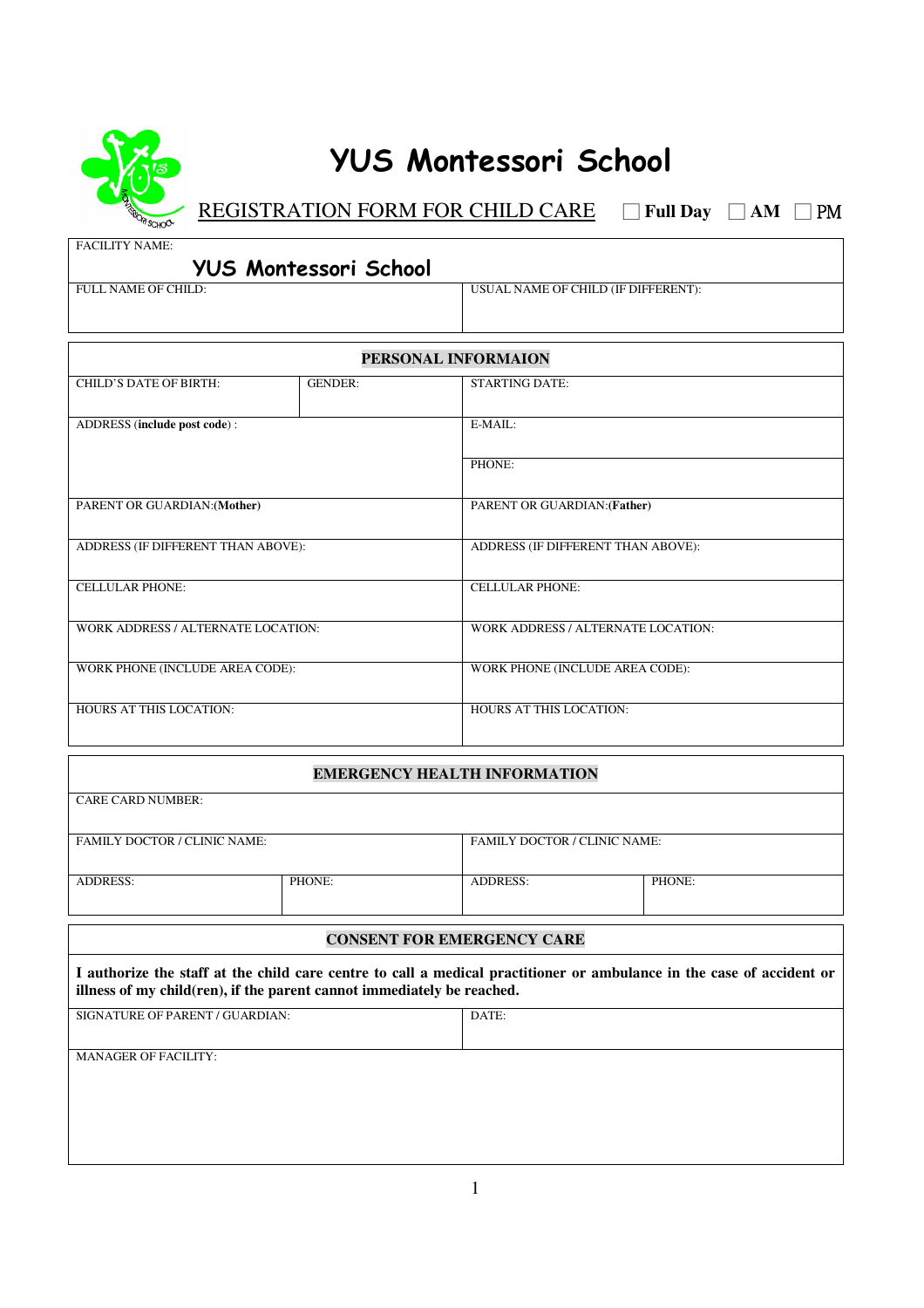| <b>HEALTH INFORMATION</b>                                                                                                                           |
|-----------------------------------------------------------------------------------------------------------------------------------------------------|
| (Please attach a separate sheet, if necessary)                                                                                                      |
| REGULAR MEDICATION(S) AND REASONS FOR (PLEASE LIST):                                                                                                |
| ALLERGIES AND TREATMENT OF (PLEASE LIST):                                                                                                           |
|                                                                                                                                                     |
| INJURY(S), ILLNESS(ES) OR OPERATIONS YOUR CHILD HAS HAD AND INCLUDE DATE(S):                                                                        |
| Please describe any concerns / issues regarding your child's health (seizures, asthma, vision, hearing, etc.)<br>1.                                 |
| Please describe any concerns you may have regarding your child's development (i.e., behaviour, vision, speech, language,<br>2.<br>mobility, etc.,): |
| Describe any specific care instruction regarding 1 and/or 2:<br>3.                                                                                  |
| OTHER HEALTH CARE PROFESSIONALS INVOLVED IN YOUR CHILD'S LIFE, E.G., OCCUPATIONAL THERAPIST/PHYSICAL THERAPIST:                                     |
|                                                                                                                                                     |

## **GROUP EXPERIENCES**

WHAT IS/ARE YOUR CHILD'S FAVORITE TOY(S)/ACTIVITIES:

HAS YOUR CHILD HAD PREVIOUS PLAY GROUP EXPERIENCE? \_\_\_\_ YES \_\_\_\_ NO

IF YES, HOW DID HE/SHE ADAPT?

HOW DOES YOUR CHILD BEHAVE TOWARD OTHER CHILDREN (E.G., SEEKS OTHERS OUT, FEELS SHY):

**EMOTIONAL** 

HOW DOES YOUR CHILD REACT WHEN LEFT WITH UNFAMILIAR PEOPLE AND/OR IN UNFAMILIAR SITUATIONS?

DOES YOUR CHILD HAVE ANY PARTICULAR FEARS? PLEASE DESCRIBE:

WHAT SUGGESTIONS DO YOU HAVE THAT WOULD HELP STAFF MAKE YOUR CHILD'S TRANSITION INTO THIS PROGRAM EASIER?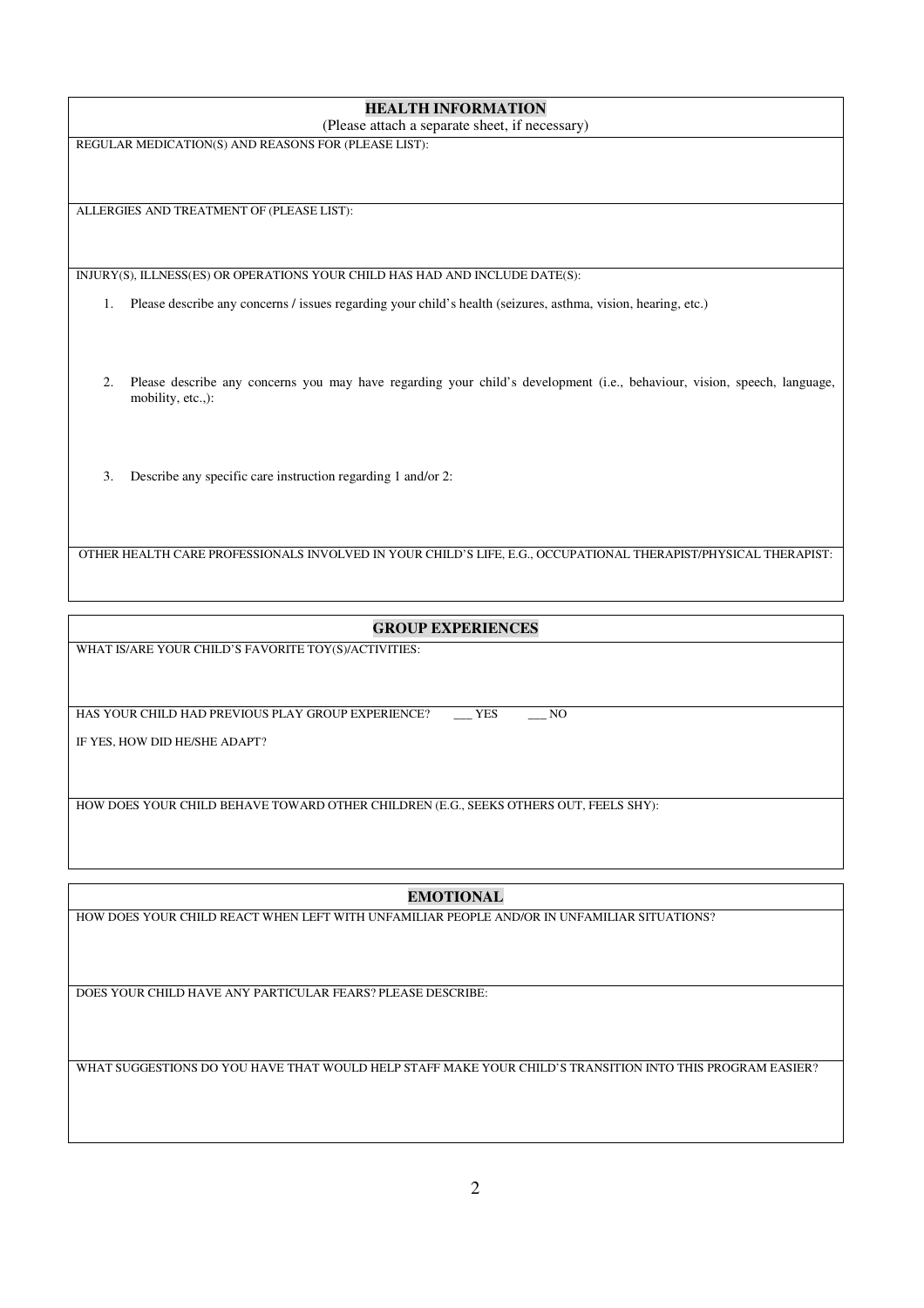| PERSON(S) AUTHORIZED TO PICK UP CHILD<br>(other than parent/guardian listed above) |                      |        |  |
|------------------------------------------------------------------------------------|----------------------|--------|--|
| NAME:                                                                              | <b>RELATIONSHIP:</b> | PHONE: |  |
| NAME:                                                                              | <b>RELATIONSHIP:</b> | PHONE: |  |
| NAME:                                                                              | <b>RELATIONSHIP:</b> | PHONE: |  |
| NAME:                                                                              | <b>RELATIONSHIP:</b> | PHONE: |  |

| PERSON(S) NOT AUTHORIZED TO PICK UP YOUR CHILD |               |        |  |
|------------------------------------------------|---------------|--------|--|
| NAME:                                          | RELATIONSHIP: | PHONE: |  |
| NAME:                                          | RELATIONSHIP: | PHONE: |  |

| ALTERNATE PERSON(S) TO CALL AND PICK UP CHILD IN CASE OF EMERGENCY |                      |        |  |
|--------------------------------------------------------------------|----------------------|--------|--|
| NAME:                                                              | <b>RELATIONSHIP:</b> | PHONE: |  |
| NAME:                                                              | <b>RELATIONSHIP:</b> | PHONE: |  |
| NAME:                                                              | <b>RELATIONSHIP:</b> | PHONE: |  |
| NAME:                                                              | <b>RELATIONSHIP:</b> | PHONE: |  |

| <b>CHILD'S IMMUNIZATION STATUS</b><br>(Please record dates (year/month/day) or attach copy of immunization) |                  |                |                                        |                                       |            |
|-------------------------------------------------------------------------------------------------------------|------------------|----------------|----------------------------------------|---------------------------------------|------------|
|                                                                                                             |                  |                | IS YOUR CHILD IMMUNIZED? __ YES ___ NO |                                       |            |
| <b>DIPHTHERIA</b>                                                                                           | <b>PERTUSSIS</b> | <b>TETANUS</b> | <b>POLIO</b>                           | <b>MMR</b><br>(Measles/mumps/Rubella) | <b>HIB</b> |
| 1.                                                                                                          | -1.              | 1.             | 1.                                     | 1.                                    | 1.         |
| 2.                                                                                                          | 2.               | 2.             | 2.                                     | 2.                                    | 2.         |
| 3.                                                                                                          | 3.               | 3.             | 3.                                     |                                       |            |
| 4.                                                                                                          | 4.               | 4.             | 4.                                     |                                       |            |
| 5.<br>-----                                                                                                 | 5.               | 5.             | 5.                                     |                                       |            |

NOTE: